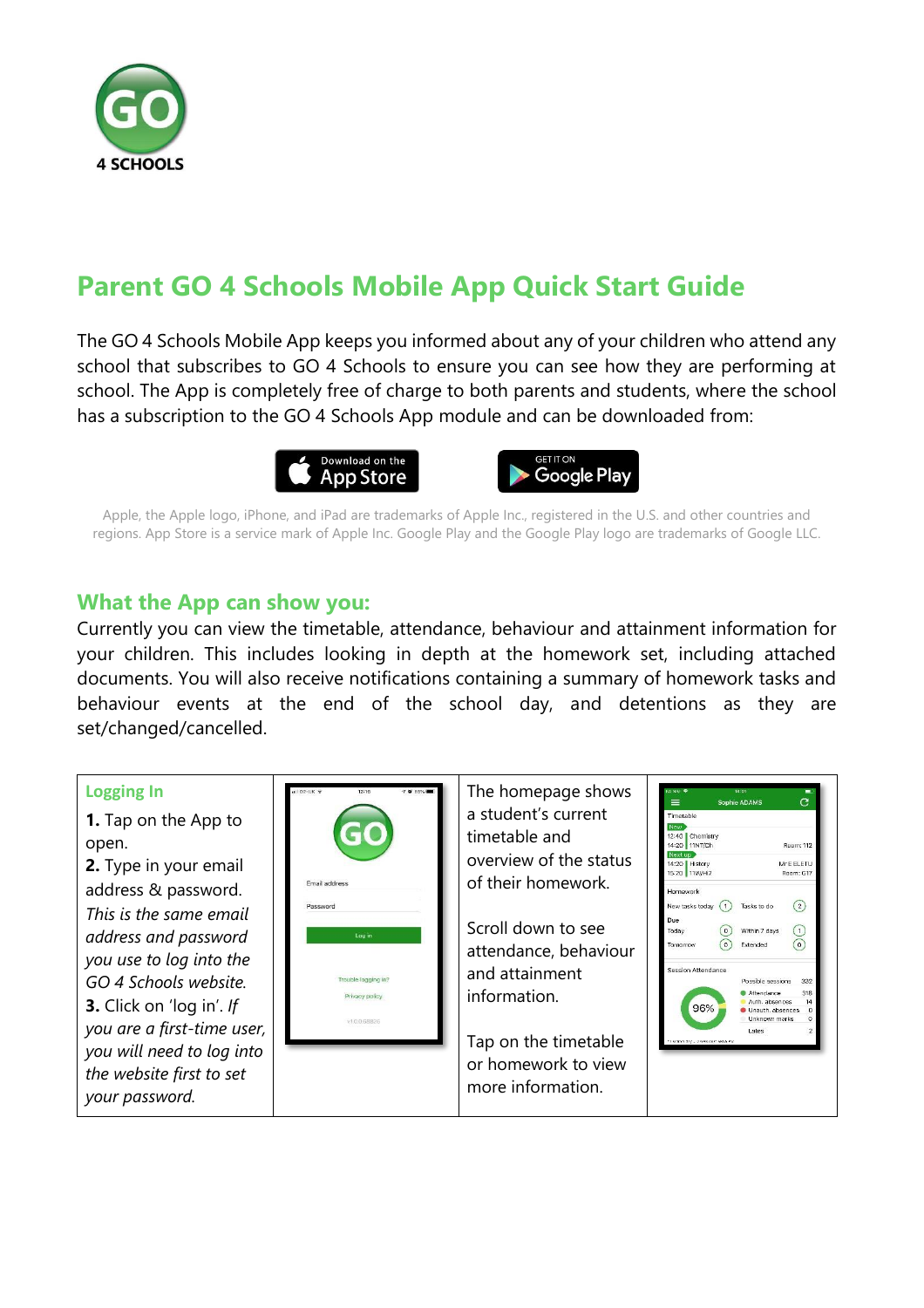

From the main screen scroll down to view attendance information. A chart displays the overall percentage attendance.

The App will also display detail about specific attendance marks including authorised and unauthorised attendance marks. Late marks are incorporated into the overall attendance marks and unknown marks are waiting for confirmation of the reason for the absence.

NOTE: There are two possible sessions in a school day, AM and PM.

### $\bar{c}$ 12:40 Chemistry<br>14:20 11NT/Ch Room: 112 14:20 History<br>15:20 11W/Hi2 Mr E ELETI Room: G1 tomework New tasks today  $\bigcirc$  Tasks to do  $\odot$ Due  $\odot$ (a) Within 7 days Today  $\odot$  $\odot$ Extended ession Attendance Possible sessions 332 ● Attendance<br>● Auth. absences<br>● Unauth. absences<br>● Unknown marks 318 96% Lates

### **Attainment:**

Scrolling down further, you can see the attainment card, showing how your child is doing in their subjects. The attainment card at the top level provides their grades, and their residual (how well they are doing when compared to their target), if shared by their school.



## **Subject detail:**

If you tap on a specific subject you can see an overview of attainment, behaviour and homework for that subject

| l DdCK                | <b>SUPLILE ADAMS</b>         |  |
|-----------------------|------------------------------|--|
|                       | English Language sample      |  |
| End of KS4<br>Target: | 5                            |  |
| Current<br>Grade:     | 6                            |  |
| Recent homework       |                              |  |
|                       | No homework tasks available. |  |
|                       | Recent behaviour events      |  |
|                       | No events for this subject.  |  |
|                       |                              |  |
|                       |                              |  |
|                       |                              |  |